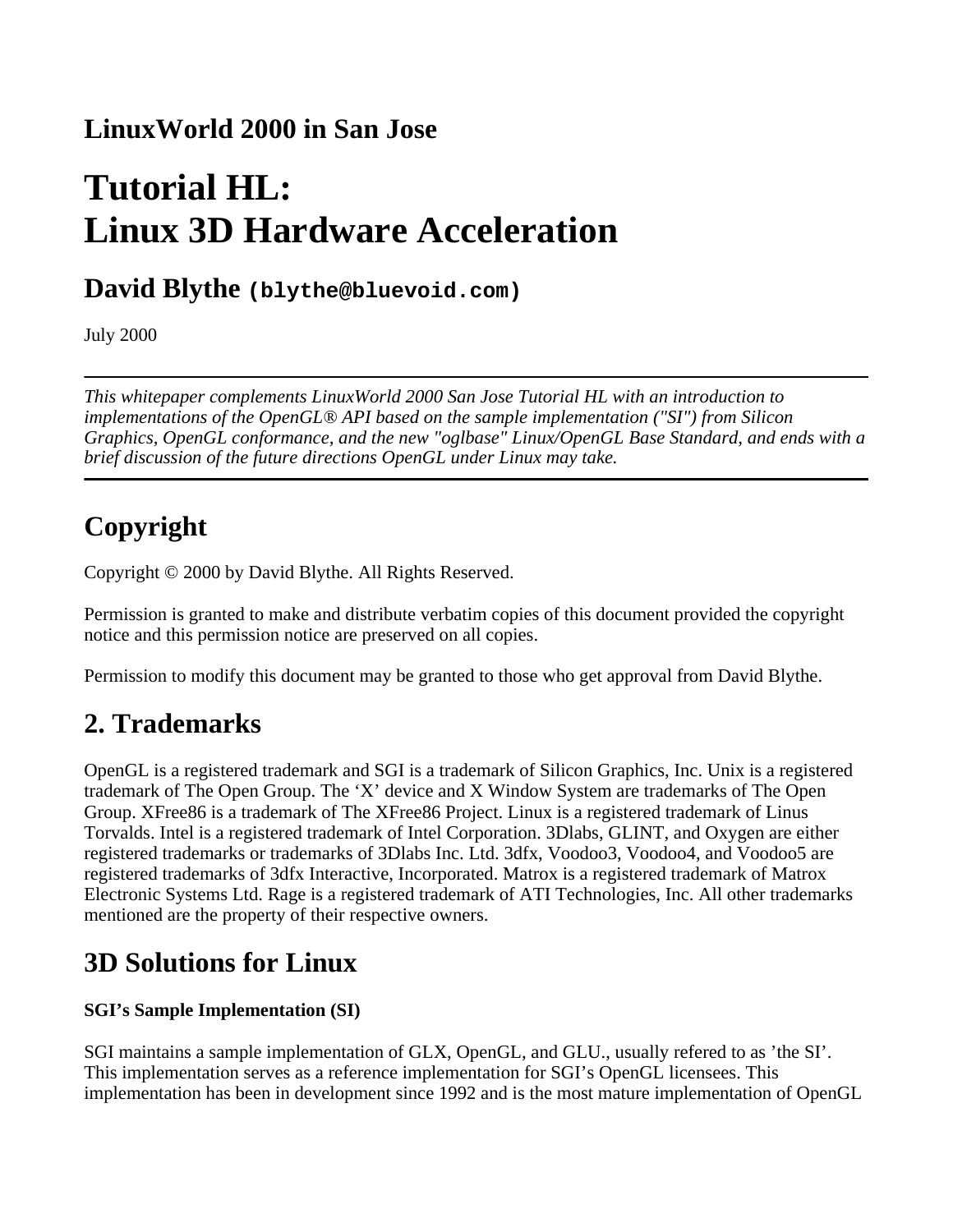available. SGI made this sample implementation available as open source in January of 2000. The OpenGL implementation currently supports indirect rendering only. The GLX portion of the implementation has been integrated into XFree86 (4.0) by Precision Insight.

The SI consists of several pieces, the X server GLX protocol and OpenGL renderer implementation, the client side GLX and OpenGL bindings, the GLU implementation, header files, utility and sample code (sample code from the 'red book') and man pages.

More information on the SI implementation is available at http://oss.sgi.com/projects/ogl-sample/.

#### **NVIDIA's Drivers**

NVIDIA, SGI, and VA Linux have collaboratively developed XFree86 4.0 and OpenGL 1.2 drivers for the TNT, TNT2, TNT Ultra, GeForce, and Quadro chipsets including AGP4x support. These drivers support direct rendering. The drivers are not open source, but x86 Linux binaries are available for download from NVIDIA's website http://www.nvidia.com/Products/Drivers.nsf) and have been tested against the RedHat 6.1 and 6.2 Linux distributions.

The Linux NVIDIA driver shares the same source code base with the Microsoft Windows drivers so it has had a lot of application exposure and provides the full OpenGL 1.2 features set as well as all of the NVIDIA extensions. The driver consists of several parts, the 2D X driver, a loadable kernel module that provides the direct rendering support, and the client side code the application links to (libGL.so, libGLU.so). To allow the loadable kernel module to work with different versions of the Linux kernel, NVIDIA ships some glue code in source form that can be compiled against the kernel header files. This allows the module to be used with minor variations in the kernel, e.g., 2.2.13, 2.2.14, but a new release of the kernel module will likely be necessary for major change in the kernel.

The GLU implementation is from the OpenGL sample implementation.

NVIDIA also provides an open source OpenGL and XFree86 3.3.5 driver implementation on their website. The implementation supports the NV1, RIVA 128, RIVA 128ZX, RIVA TNT, RIVA TNT2, and GeForce 256 chipsets. This driver has lower performance than NVIDIA's proprietary driver but it does include source code.

#### **Xi Graphics' 3D Accelerated-X**

Xi Graphics, Inc. (http://www.xig.com/), sells an X server including OpenGL client libraries and accelerated rendering as part of the "3D Accelerated-X" package. They support at numerous architectures (ATI, Matrox, 3Dlabs, Number Nine, 3dfx, S3) in an "entertainment" version for commodity cards and a "professional" version which provides workstation features such as overlays and accelerated antialiased lines. They also support multiple heads and laptops.

Although Accelerated-X is not Open Source, it is an OpenGL 1.1 implementation which supports accelerated textured polygons, fast clear, and fast swap, and provides acceleration for cards not likely to be supported through Mesa either because of lack of availability or lack of chipset documentation. Many 3D companies provide their chipset specification to Xi Graphics in order to receive OpenGL support on Linux such as Evans and Sutherland, SiS, and Number Nine.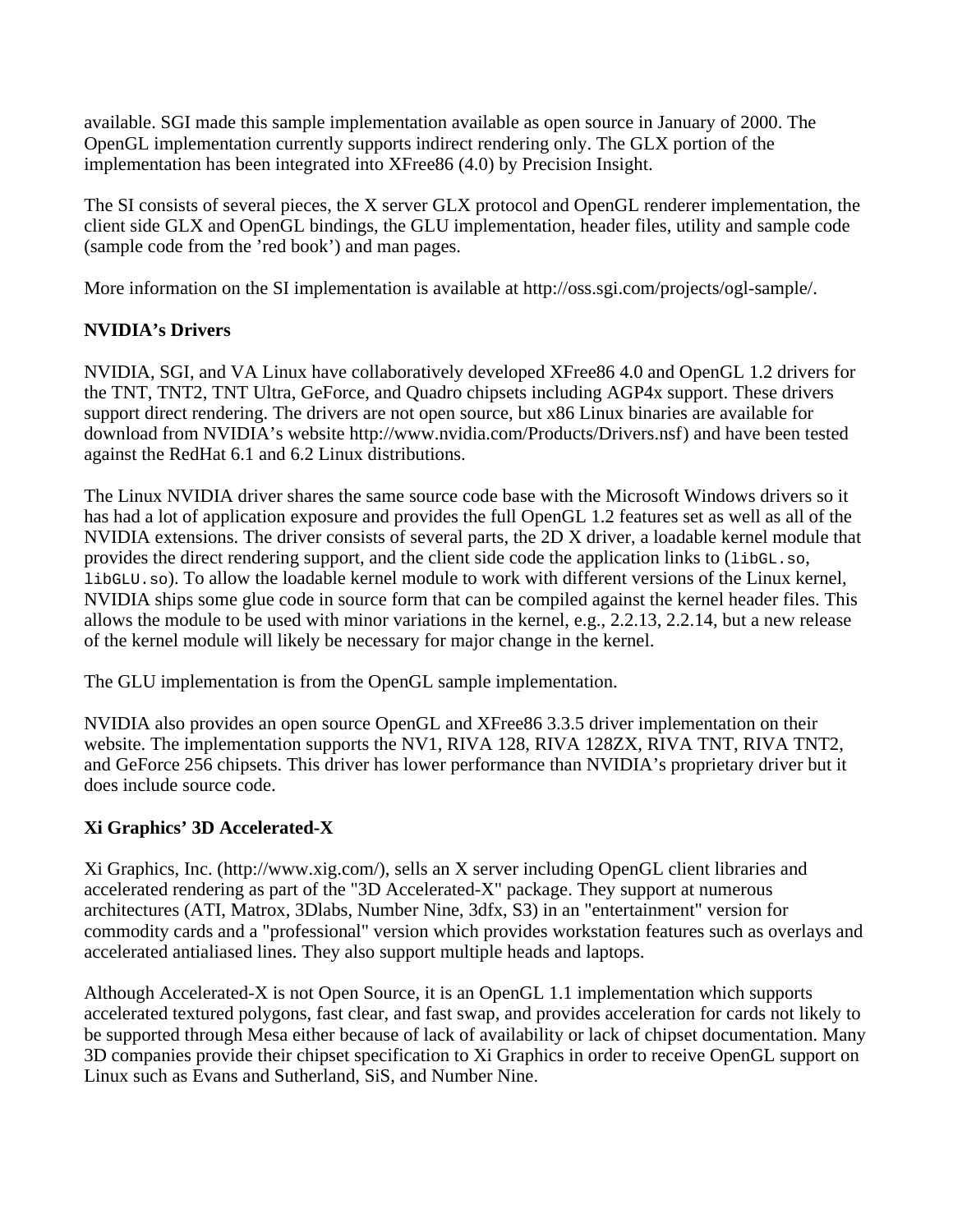Developers looking for a fully compliant OpenGL implementation and a vendor to provide support may contact Xi Graphics for more information.

#### **Metrolink's Metro OpenGL**

MetroLink's (http://www.metrolink.com/) "Metro OpenGL" is another X server providing OpenGL acceleration for a number of hardware platforms, including ATI, NVIDIA, S3, 3Dlabs, Matrox, Evans & Sutherland, etc).

Like the Xi Graphics product, this is a combination X server and OpenGL implementation. The implementation supports OpenGL 1.2 functionality with indirect rendering. There is not support for direct rendering, but any card supported by the X server can be used with OpenGL. The implementation is not available as open source.

#### **Workstation Vendors**

Both SGI and Hewlett Packard provide Linux 3D solutions. At the time of writing SGI is offering the 230, 330, 550 line of X86-based machines with V3 and VR3 graphics (enhanced NVIDIA GeForce/Quadro graphics) ( http://www.sgi.com/workstations/230/

HP is currently offering the Visualize series of X86-based workstations with NVIDIA TNT2 graphics ( http://www.hp.com/visualize/products/linux/ and has an fx-based product in Beta. The fx5 and fx10-based products use an X11 server derived from HP's HPUX code base, rather than XFree86 and includes a separate open source kernel module (leveraging code from the DRM/DRI) to provide direct rendering support. Longer term HP is looking at moving to a standardized infrastructure such as the DRI.

### **Completeness and conformance issues for OpenGL and Mesa**

#### **Conformance & Testing**

The behavior of the OpenGL API is defined by the OpenGL specification. A conformance test (called 'the conformance test') was developed by the OpenGL ARB for validating the correctness of OpenGL implementations. An implementation can only be called an OpenGL implementation and use the OpenGL logo if it passes the 'must pass' portion of the conformance test (and the implementation provider has a license from SGI). The 'must pass' part of the conformance test is not especially strict nor comprehensive, but provides basic testing that the OpenGL implementation works. There are additional tests in the conformance suite that licensed vendors must run, but they do not necessarily need to pass them to ship their implementation and still call it OpenGL.

Microsoft (yes, this has nothing to do with Linux), includes the 'must pass' test and several other tests in their Windows Hardware Quality Lab (WHQL) conformance suite, that vendors shipping on the Windows platform need to pass in order to receive WHQL certification.

Vendors may have their own internal test suites. SGI's ogtst was distributed to some of the SGI's licensees and its coverage has been increased over time. Allen Akin started glean, which is a an open source suite of tools for testing the quality of OpenGL implementations. glean can also be used to compare two OpenGL implementations and highlight the differences. More information on glean is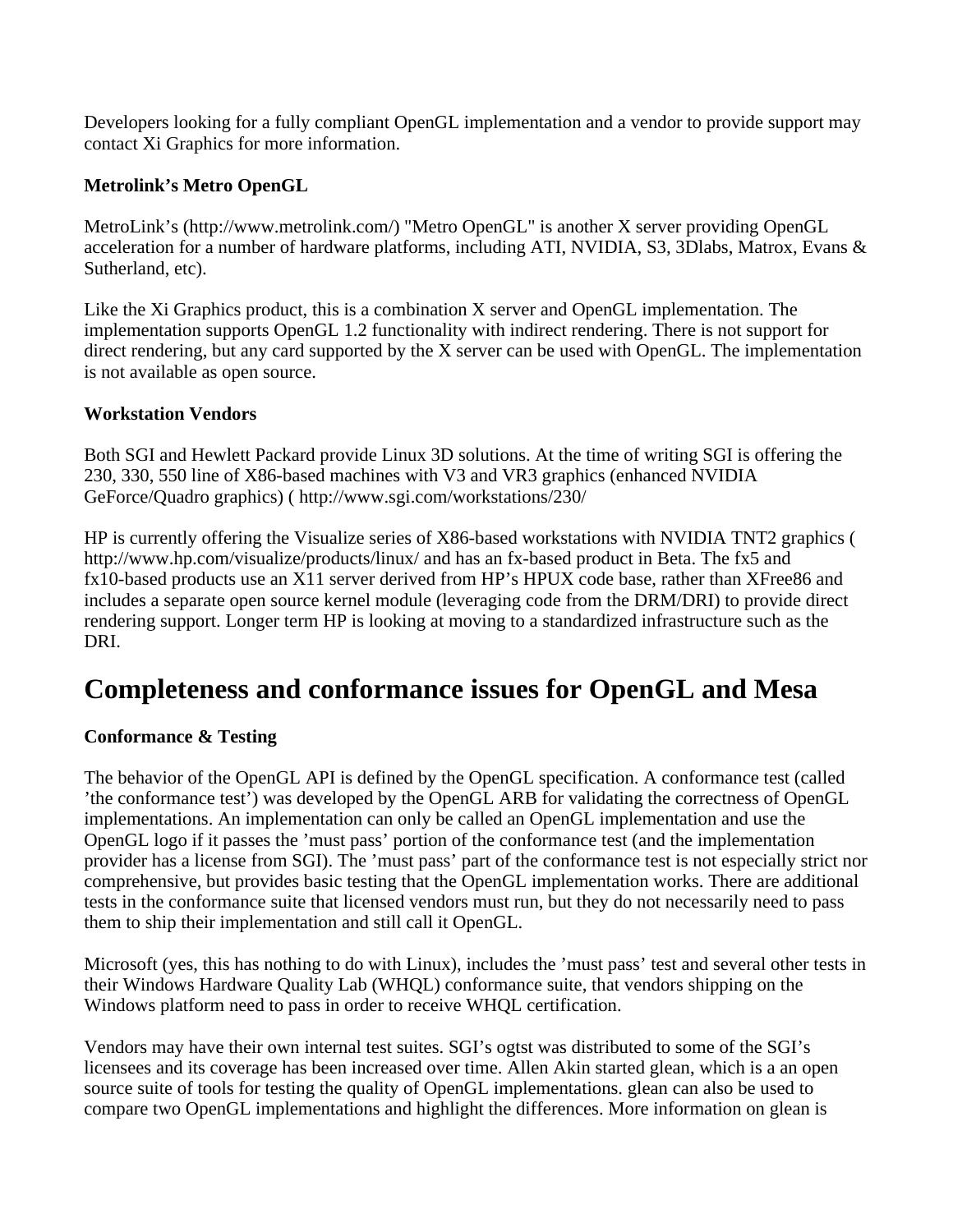available at http://glean.sourceforge.net/

Both the OpenGL sample implementation (SI) and Mesa have been tested using the OpenGL conformance test, and both pass most of the tests.

#### **ABIs & Versioning**

In order to be able to release a single version of an OpenGL application that runs on different releases of Linux, there must be agreement on sundry details such as the location in the file system of dynamic libraries, names of symbols, etc. For example, if Vendor A creates a library called /usr/lib/libGL.so and Vendor B creates one called /usr/lib/libOpenGL.so applications linked using Vendor A's libraries will fail on platforms that have only Vendor B's libraries installed.

Similarly, to be able to compile an OpenGL application on different Linux releases without messing with lots of compile time configuration information, the locations of include files and contents of these files must be agreed upon. Some of the rules come directly from the OpenGL specification (e.g, the names of functions, #defines, etc), but others such as the location of include files, dynamic libraries, etc require a separate effort to achieve agreement.

Before looking at the Linux/OpenGL Base standard, it is useful to understand the versioning theory behind OpenGL. The OpenGL specification was written with the intent of having new functionality added over time. The rules for adding new functionality are simple, new functionality can not break compatibility with existing functionality. Therefore, tokens and symbols are never removed from the specification, and the definition of new functionality can not change old functionality in such a way that existing applications would break. For example, it is legal to add a new texture environment mode to combine a texture color and fragment color together, but it would not be legal to redefine the behavior of an existing texture mode.

The rules are simple, and they make it simple to release new versions of the library without breaking existing applications. If the OpenGL vendor follows the rules correctly (and doesn't introduce any bugs into their new implementation) then there is no reason to have anything other than the latest version of the library installed and there is no need to use any *DSO versioning* mechanism since the new library is backward compatible with old libraries.

For OpenGL SDK users the OpenGL header files all include tokens that define the version of OpenGL available on the system. These tokens can be tested at compile time to and allow developers to write portable application code that at compile time can optionally use new functionality when it is available. OpenGL also provides some mechanisms for testing for functionality at runtime, these mechanisms will be discussed later.

Problems with applications requiring a particular version of the library, for example, an application needing OpenGL 1.2 functionality, is left largely unaddressed by the OpenGL specification. Package installation tools such as the Redhat Package Manager are capable of testing for pre-requisites before installing an application. OpenGL provides a mechanism for querying the version at runtime, but the application is like to fail with unresolved symbols before the query is executed.

Besides additions to the core functionality, new functionality can be added in the form of extensions. In fact, it is preferred to vet new functionality first as an optional extension before adding it as baseline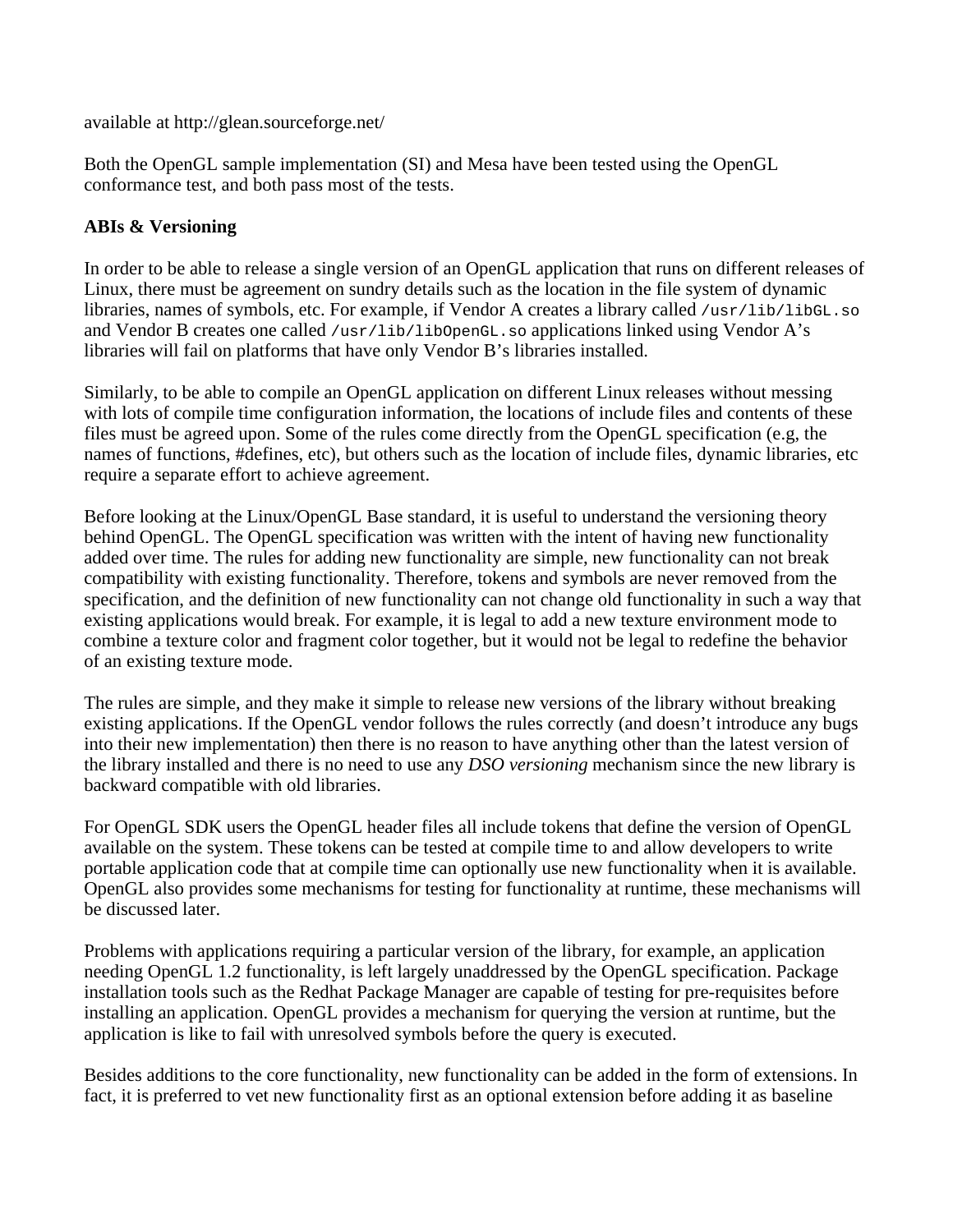functionality. Extension management is a complicated topic and will be addressed after looking at standardization.

#### **The Linux/OpenGL Base Standard (oglbase)**

Recently renamed to **OpenGL Application Binary Interface for Linux** The Linux/OpenGL Base standard attempts to address these remaining issues by defining both the application binary interface (ABI) and runtime environment for the Linux platform. The effort also defines an SDK for developing portable applications. The SDK definition includes the locations of header files and conventions for extension usage.

oglbase's scope is limited to just the OpenGL-related components (OpenGL, GLX, and GLU) on Linux under X11. Other Linux ABI and runtime standards are addressed by the Linux Standard Base (http://www.linuxbase.com/). Other OpenGL-related toolkits are left to their maintainers to decide on ABI issues.

A brief summary of Version 1.0 of the ABI is:

- Definition of the OpenGL data types for the IA32 platform (GLint, etc).
- Definition of libraries:
	- /usr/lib/libGL.so (DT\_SONAME = libGL.so.1)
	- standard OpenGL 1.2 (+ ARB\_multitexture) and GLX 1.3 entry points  $O$  /usr/lib/libGLU.so (DT SONAME = libGLU.so.1)
		- standard GLU 1.3 entry points
- libGL.so must also include GLX\_ARB\_get\_proc\_address extension for extension query http://oss.sgi.com/projects/ogl-sample/registry/ARB/get\_proc\_address.txt
- Definition of header files in /usr/include/GL:
	- $O \leq GL/g1$ .h> OpenGL 1.2 + ARB\_multitexture defintions
	- $Q \leq GL/glx.h > GLX 1.3 + ARB get proc_{address definitions}$
	- $O \leq GL/qlu.h > GLU 1.3$  definitions
	- <GL/glext.h> OpenGL extension definitions
	- $O \leq GL/d$ lxext.h> GLX extension definitions
	- O ql.h defines GL\_OGLBASE\_VERSION
- Libraries are thread-safe and support multi-threading using pthreads (-lpthread)

Since version 1.0 has only recently become available, most providers of OpenGL implementations have not had enough time to produce compliant releases and older releases of OpenGL and OpenGL-like libraries are likely to be non-conformant. XFree86 4.01 includes oglbase conformant OpenGL support. Unfortunately, there will be period of turmoil as end users update their platforms to include oglbase compliant releases.

More information on the OpenGL Application Binary Interface for Linux is available at http://oss.sgi.com/projects/ogl-sample/ABI/

#### **Extensions**

Many OpenGL vendors add new features to OpenGL as extensions. The OpenGL specification includes a set of rules for defining a new extensions. One of the main difficulties with managing extensions in a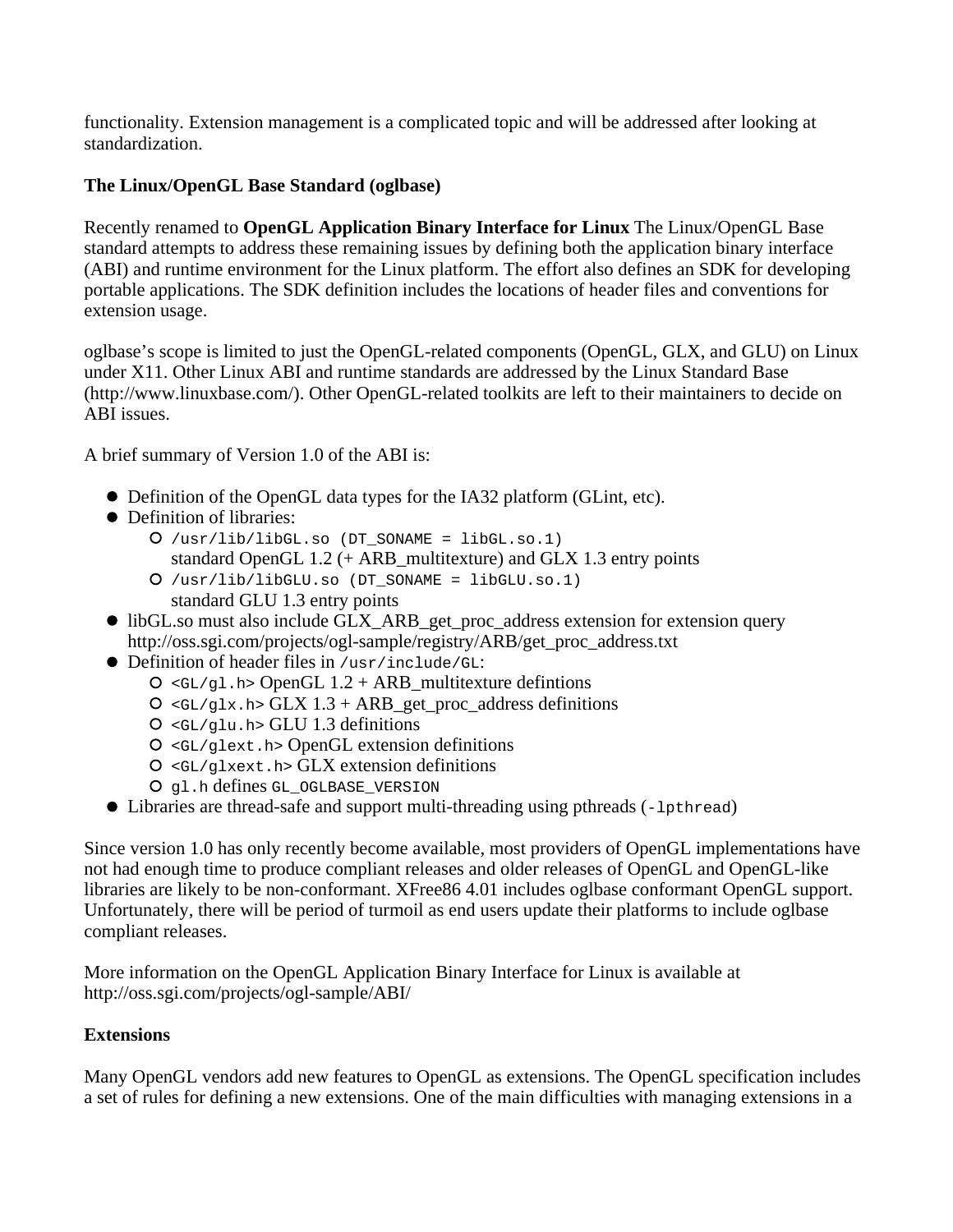portable manner is that extensions are optional and two vendors may choose to implement different sets of extensions. For many applications it is beneficial to use the extensions when they are available since they will improve either the performance or the visual appearance of the application. The fact that there isn't a universally available set of extensions makes it difficult for an application developer to use extensions if they want to create a portable single binary for their application.

In order to use optional extensions at runtime the application developer includes multiple code paths in their application, a path that uses an extension and another that does not. When the platform does not include support for one of the extensions, the code path that does not use the extension is used instead. A problem remains in that the code that does use the extension, even though it is not executed, will result in references to unresolved symbols. There are several solutions to this problem. The first is to package the code path using the extension in a separate dynamic library (DSO) and only load it when the application will use that path. This can be rather cumbersome for the application developer. Another method is to allow applications to run with unresolved symbols. This works fine if the application never tries to execute code that uses those symbols, but it requires system support. The third option is to provide support in the library to bind symbols indirectly using runtime query functions to determine the addresses of the symbols rather than hard-coded references.

This third option has been included in the **OpenGL Application Binary Interface for Linux** as a GLX extension. The ARB get proc address extension includes a new GLX query that looks up the address of the named function, similar to the dlsym() function for looking up symbols in dynamic libaries. Now an application that can take advantage of a particular extension just needs to query for the presence of the extension using the  $q$ lGetString function and if the extension is present query for the corresponding function address using glXGetProcAddressARB. This provides an effective solution for deploying portable OpenGL Linux application binaries that are capable of using optionally using extensions.

Application developers may also be interested in making their source code portable as well. There are two aspects in making the use of extensions more portable in source code. The first is the specification of the extensions. SGI maintains a registry of OpenGL extensions ( http://oss.sgi.com/projects/ogl-sample/registry/) that include a description of the behavior of the extension as well as the the definitions of the symbols and tokens. This enables vendors to work from a common definition of the extensions. The more significant extensions may be elevated to ARB status making them more likely to be implemented by multiple vendors. The second component is that SGI maintains header files (glext.h, glxext.h) that contain the function prototypes and token values for the extensions available in the registry. OpenGL vendors can include these files as part of their distribution and if necessary application developers can download (

http://oss.sgi.com/projects/ogl-sample/ABI/glext.h) new versions of these files as extensions are added. These header files are included as part of the oglbase standard and are included automatically in q1. h and glx.h unless GL\_GLEXT\_LEGACY and GLX\_GLXEXT\_LEGACY are defined at compile time.

### **Futures**

#### **Direct Rendering Infrastructure**

As time and energy permit, new architectures will be supported by baseline DRI drivers and the existing implementation will receive performance enhancements. The DRI will be ported to other hardware platforms and to other processors as part of XFree86.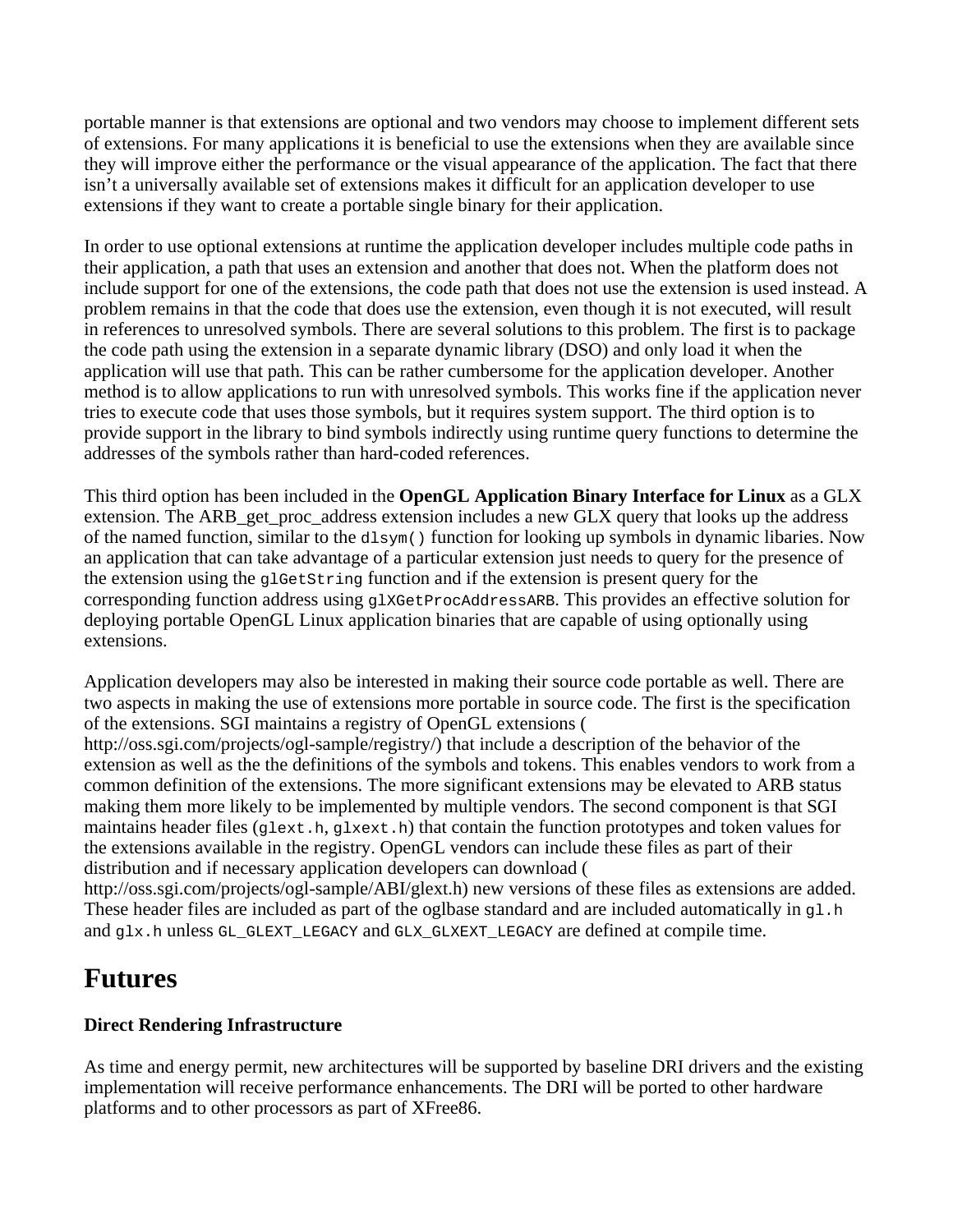A longer term goal for the DRI is to allow other OpenGL implementations to plug into the infrastructure and eliminate any need to have mutually incompatible versions of the OpenGL components on the same platforms. This would allow vendors to ship proprietary driver implementations and allow them to co-exist with open source implementations on the same platform. This will be benificial in the future for supporting multiple graphics cards simultaneously.

#### **OpenGL Directions**

OpenGL continues to evolve. Most of the effort is currently focused on developing and standardizing new extensions for using compressed textures, vertex array objects, morphing, etc. Information about extensions is available at http://oss.sgi.com/projects/ogl-sample/registry/

The OpenGL sample implementation has only recently been made available as open source. The implementation has been integrated with XFree86 3.3.6 and is in the process of being upgraded to XFree86 4.0.

SGI plans to make some additional software available as open source. Some parts under development include optimized geometry code for the SI implementation, the OpenGL Stream Codec (GLS), and the OpenGL Character Renderer (GLC).

#### **oglbase Futures**

The ABI definitions needs to be extended to include Linux on other platforms such as PowerPC and Alpha. This mostly involves mapping the OpenGL data types to the appropriate machine-specific types.

There are some small issues with the current specification that still need refinement or clarification. These include ensuring that dependencies on other libraries are either eliminated or full defined, e.g. in terms of the Linux Base ABI.

Finally, as new extensions become available and OpenGL evolves, these need to be considered for inclusion in future versions of the ABI.

#### **OpenAL**

Loki Entertainment Software and Creative Labs are driving the development of OpenAL, an audio API similar in concept to an OpenGL for audio hardware. OpenAL does not have a strict specification like OpenGL but does attempt to style its API like OpenGL in orthogonality and hardware encapsulation.

OpenAL provides 3D spatialized sound; it has the concept of a spatial listener and multiple sound sources; each has a velocity, orientation, and position. The following code sets up a listener and a simple source and plays a sample for a short period of time.

 ALuint buf; ALsizei size, bits, freq, format; ALfloat back[] = {0.0f, 1.0f, 0.0f, 0.0f, 0.0f, 1.0f}; alutinit(&argc, argv); alGenBuffers( 1, &buf\_id );